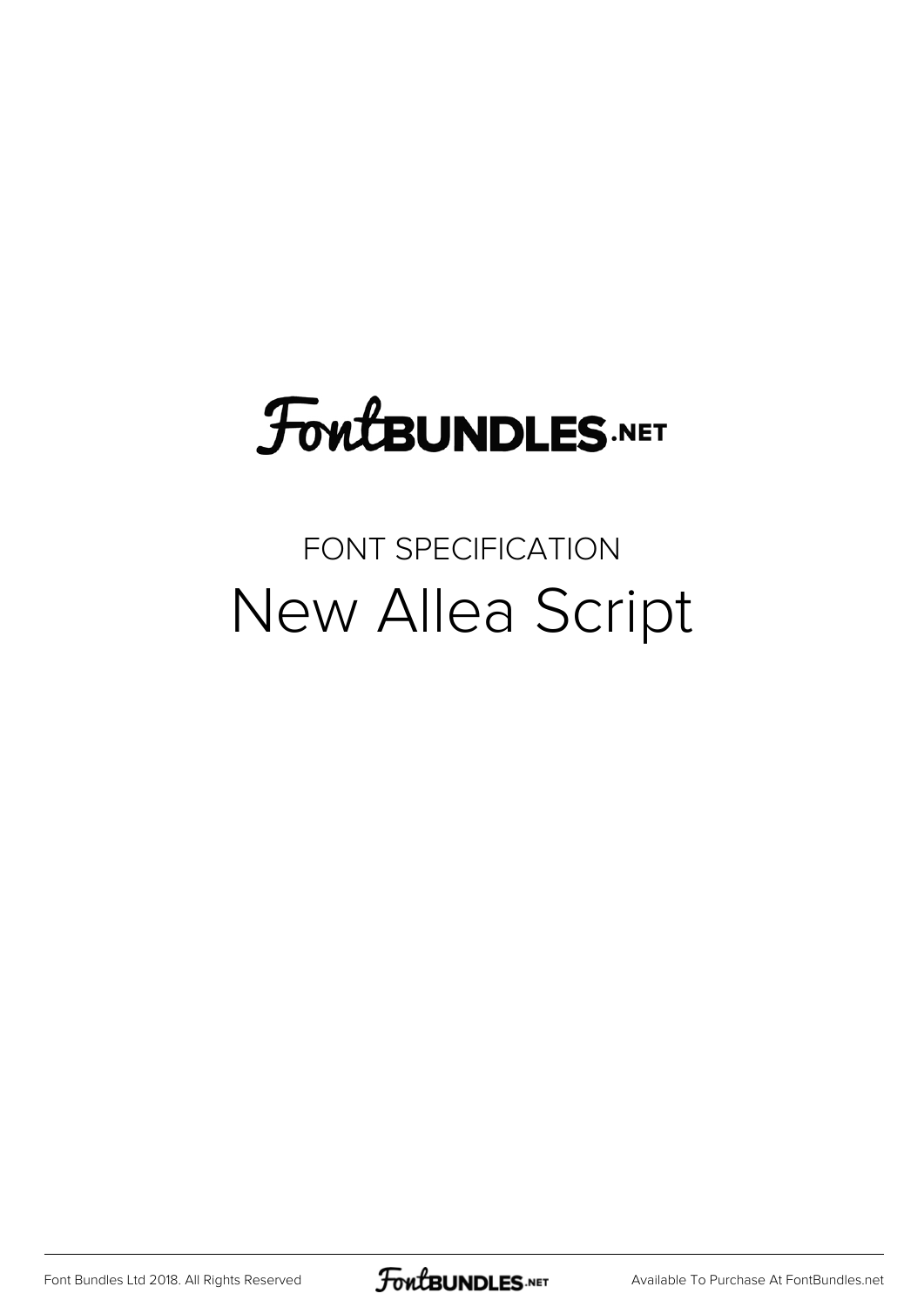## New Allea - Regular

**Uppercase Characters** 

A BEDEFGHIJ KLMNT PG Reffuluerreg

Lowercase Characters

 $a\; b\; c\; d\; e\; \beta\; g\; h\; i\; j\; k\; l\; m\; n\; o\; p\; q\; v\; s\; \ell\; u\; v\; w\; x\; y\; y$ 

**Numbers** 

0123456789

Punctuation and Symbols



All Other Glyphs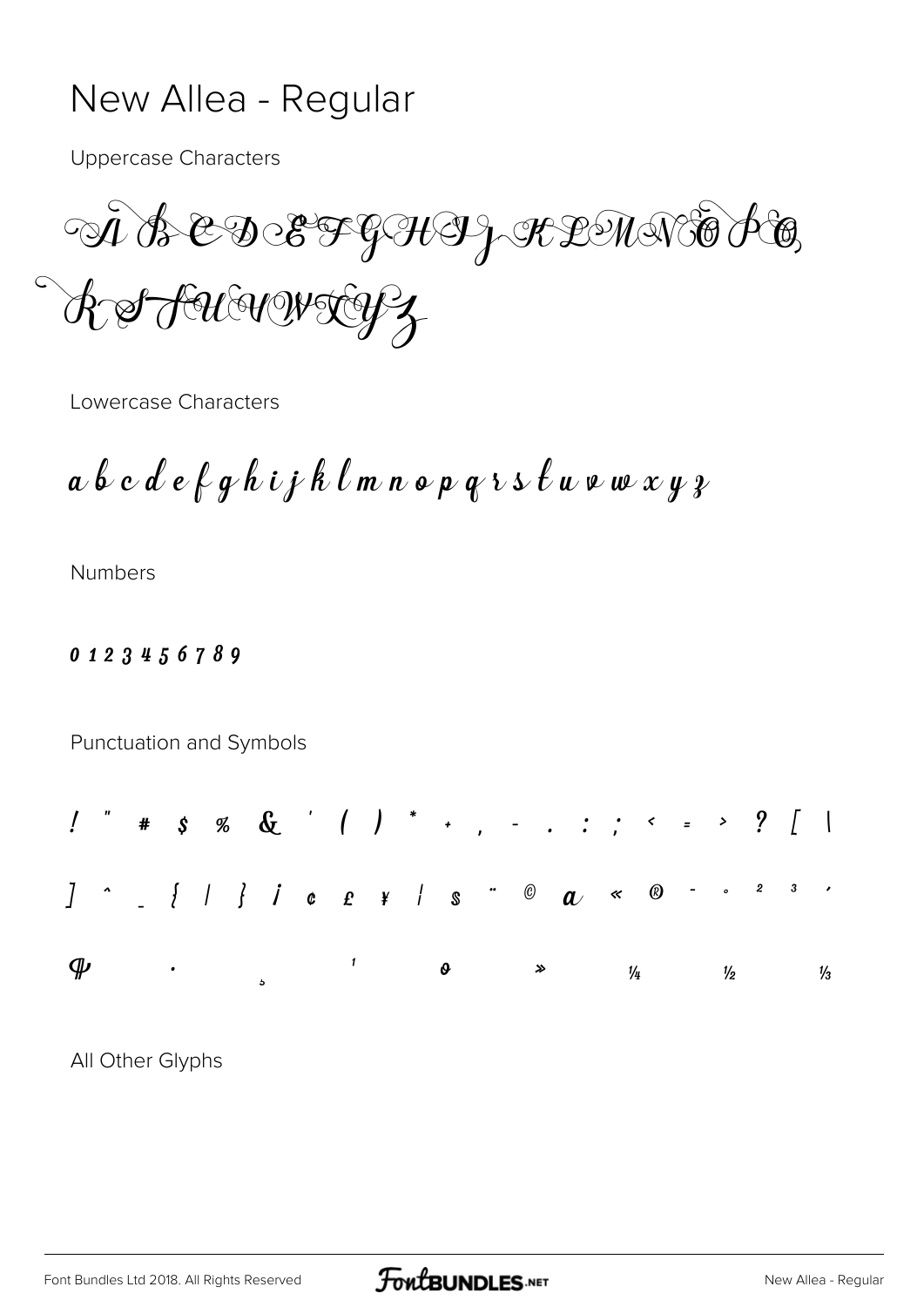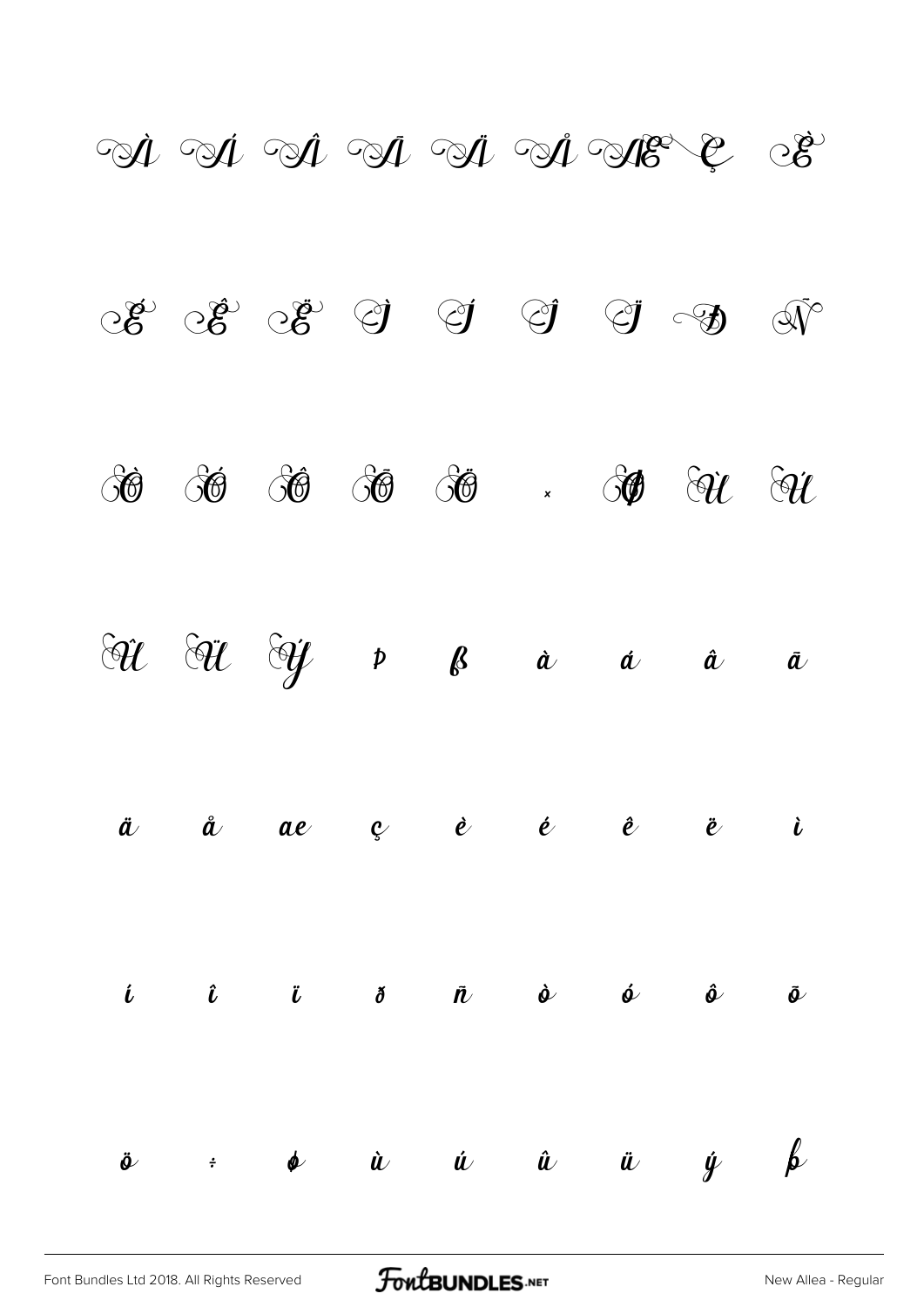